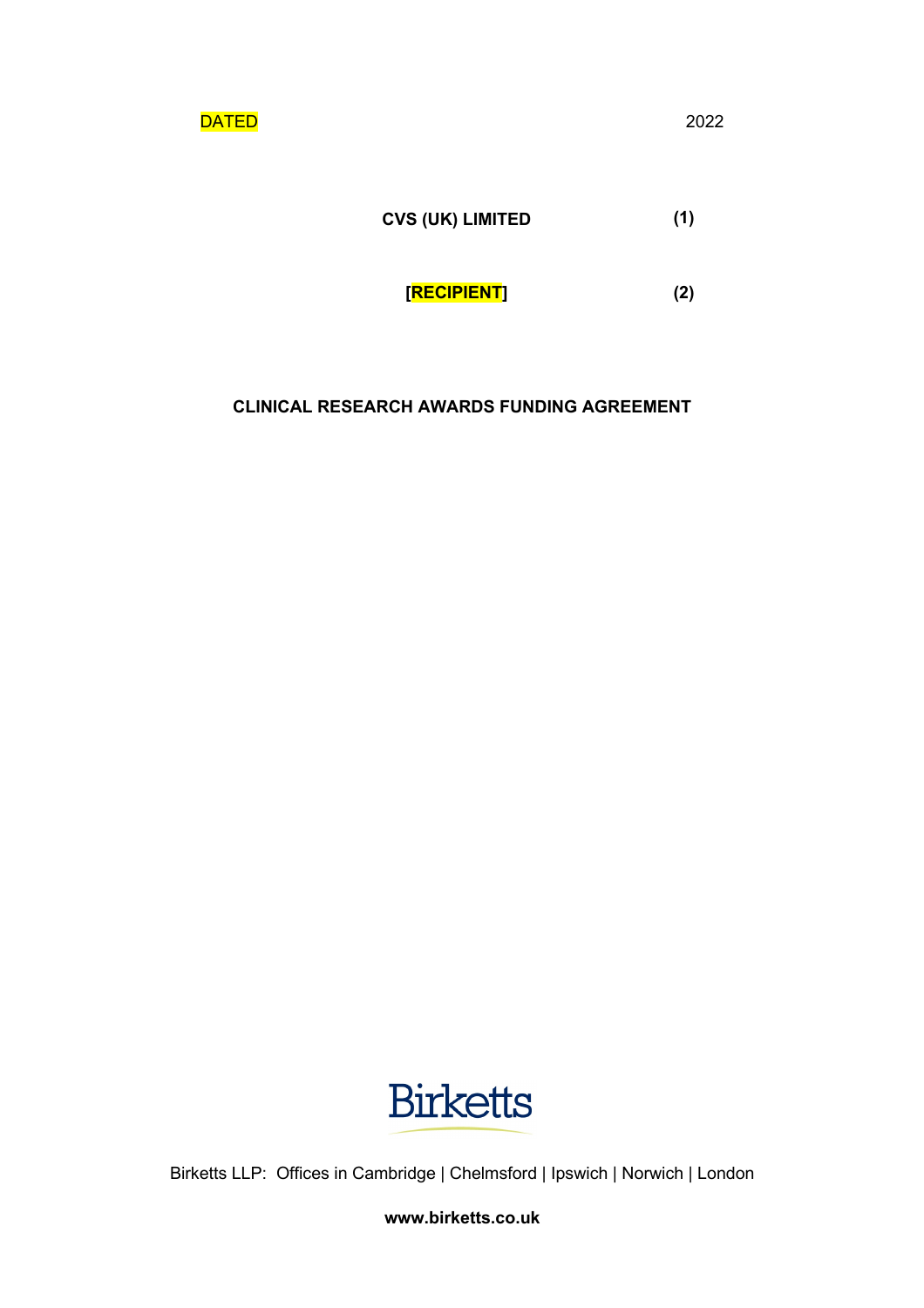|                |                                                    | г аче |
|----------------|----------------------------------------------------|-------|
| $\mathbf{1}$ . |                                                    |       |
| 2.             |                                                    |       |
| 3.             |                                                    |       |
| 4.             |                                                    |       |
| 5.             |                                                    |       |
| 6.             |                                                    |       |
| 7.             |                                                    |       |
| 8.             |                                                    |       |
| 9.             |                                                    |       |
| 10.            |                                                    |       |
| 11.            | WITHHOLDING, SUSPENDING AND REPAYMENT OF GRANT  10 |       |
|                |                                                    |       |

# **TABLE OF CONTENTS**

Page

**Clause** 

| 9.  |                                                    |  |
|-----|----------------------------------------------------|--|
| 10. |                                                    |  |
| 11. | WITHHOLDING, SUSPENDING AND REPAYMENT OF GRANT  10 |  |
| 12. |                                                    |  |
| 13. |                                                    |  |
| 14. |                                                    |  |
| 15. |                                                    |  |
| 16. |                                                    |  |
| 17. |                                                    |  |
| 18. |                                                    |  |
| 19. |                                                    |  |
| 20. |                                                    |  |
| 21. |                                                    |  |
| 22. |                                                    |  |
| 23. |                                                    |  |
| 24. | CONTRACTS (RIGHTS OF THIRD PARTIES) ACT 1999  15   |  |
| 25. |                                                    |  |
| 26. |                                                    |  |
| 27. |                                                    |  |
|     |                                                    |  |

|--|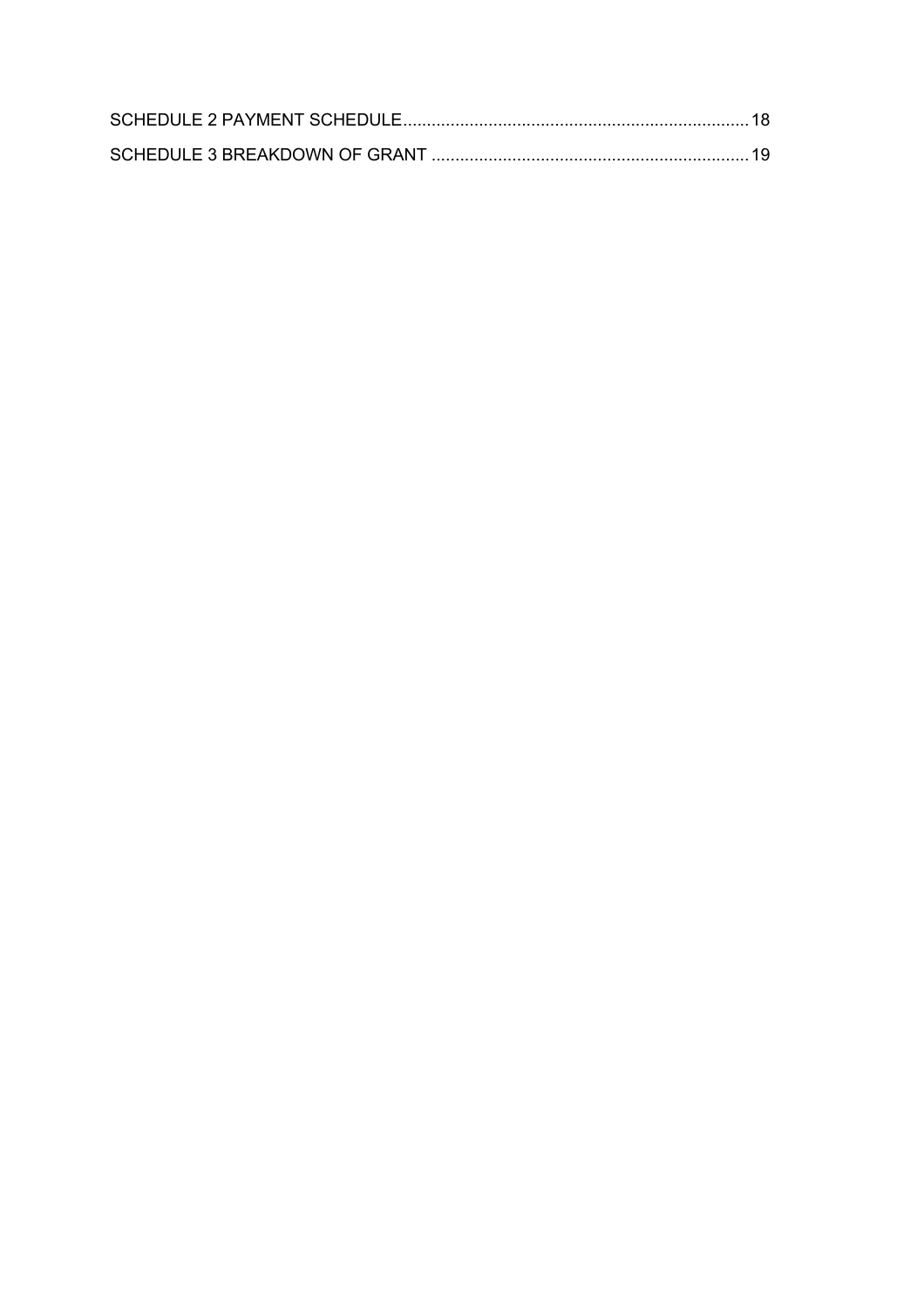# **BETWEEN**

- (1) **CVS (UK) LIMITED** registered number 03777473 whose registered office is CVS House, Owen Road, Diss, Norfolk, England IP22 4ER (**Funder**);
- (2) [**NAME OF RECIPIENT**] [RELEVANT DETAILS OF LEGAL STRUCTURE] whose principal address is at [ADDRESS] (**Recipient**).

# **BACKGROUND**

- (A) The Recipient has applied for the Grant to assist it in carrying out the Project.
- (B) This agreement sets out the terms and conditions on which the Grant is made by the Funder to the Recipient.
- (C) These terms and conditions are intended to ensure that the Grant is used for the purpose for which it is awarded.

# **AGREED TERMS**

#### $1<sup>1</sup>$ **DEFINTIONS AND INTERPRETATION**

- $1.1$ The following definitions and rules of interpretation in this clause apply in this agreement (**Agreement**):
	- **Bribery Act** the Bribery Act 2010 and any subordinate legislation made under that Act from time to time together with any guidance or codes of practice issued by the relevant government department concerning the legislation;

**Commencement Date** [START DATE – NO LONGER THAN SIX MONTHS **AFTER THE OFFER OF THE RESEARCH AWARD**];

**Confidential Information** any information of a confidential or proprietary nature including where applicable any Intellectual Property Rights, Know-How or other business, technical or commercial information;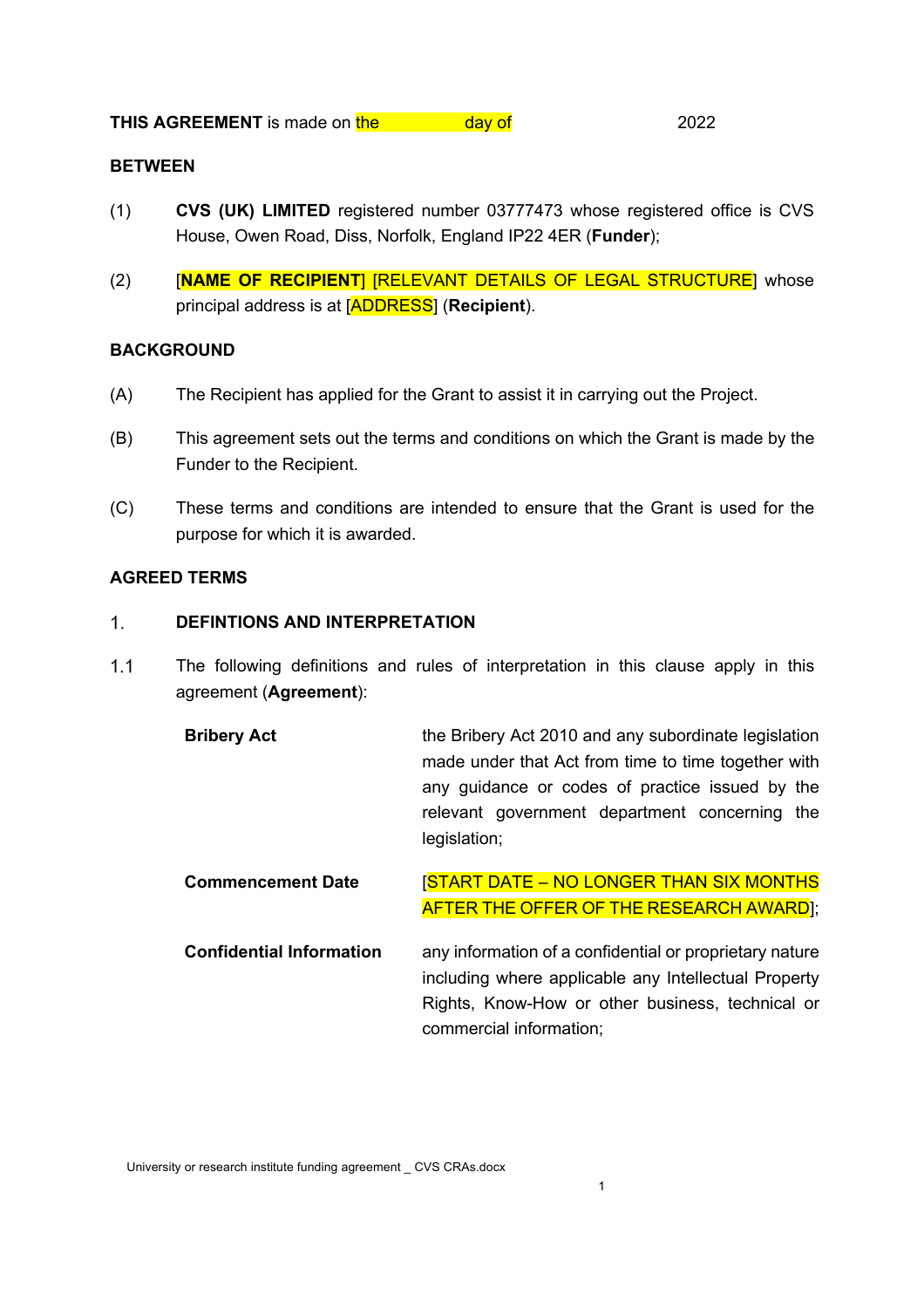| <b>Data Protection</b><br>Legislation         | all applicable data protection legislation and privacy<br>legislation in force from time to time in the UK<br>including the GDPR; the Data Protection Act 2018;<br>the Privacy and Electronic Communications<br>Directive 2002/58/EC (as updated by Directive<br>2009/136/EC) and the Privacy and Electronic<br>Communications Regulations 2003 (SI 2003/2426);<br>any other directly applicable European Union<br>regulation relating to privacy; and all other<br>legislation and regulatory requirements in force from<br>time to time which apply to a party relating to the<br>use of Personal Data and the privacy of electronic<br>communications; |
|-----------------------------------------------|-----------------------------------------------------------------------------------------------------------------------------------------------------------------------------------------------------------------------------------------------------------------------------------------------------------------------------------------------------------------------------------------------------------------------------------------------------------------------------------------------------------------------------------------------------------------------------------------------------------------------------------------------------------|
| <b>GDPR</b>                                   | General Data Protection Regulation ((EU) 2016/679);                                                                                                                                                                                                                                                                                                                                                                                                                                                                                                                                                                                                       |
| <b>Governing Body</b>                         | the governing body of the Recipient;                                                                                                                                                                                                                                                                                                                                                                                                                                                                                                                                                                                                                      |
| Grant                                         | the sum of £[AMOUNT] to be paid in accordance with<br>this Agreement;                                                                                                                                                                                                                                                                                                                                                                                                                                                                                                                                                                                     |
| <b>Grant Period</b>                           | the period for which the Grant is awarded starting on<br>the Commencement Date and ending on [DATE BY<br><b>WHICH THE GRANT MUST BE SPENT</b> ];                                                                                                                                                                                                                                                                                                                                                                                                                                                                                                          |
| <b>Group Member</b>                           | any subsidiary or holding company of the Funder and<br>any subsidiary or holding company of the Funder<br>(other than the Funder);                                                                                                                                                                                                                                                                                                                                                                                                                                                                                                                        |
| <b>Intellectual Property</b><br><b>Rights</b> | all patents, copyrights and design rights (whether<br>registered or not) and all applications for any of the<br>foregoing and all rights of confidence and Know-How<br>however arising for their full term and any renewals<br>and extensions;                                                                                                                                                                                                                                                                                                                                                                                                            |
| <b>Know-How</b>                               | information, data, know-how or experience whether<br>patentable or not and including but not limited to any<br>technical and commercial information relating to<br>research, design, development, manufacture, use or<br>sale;                                                                                                                                                                                                                                                                                                                                                                                                                            |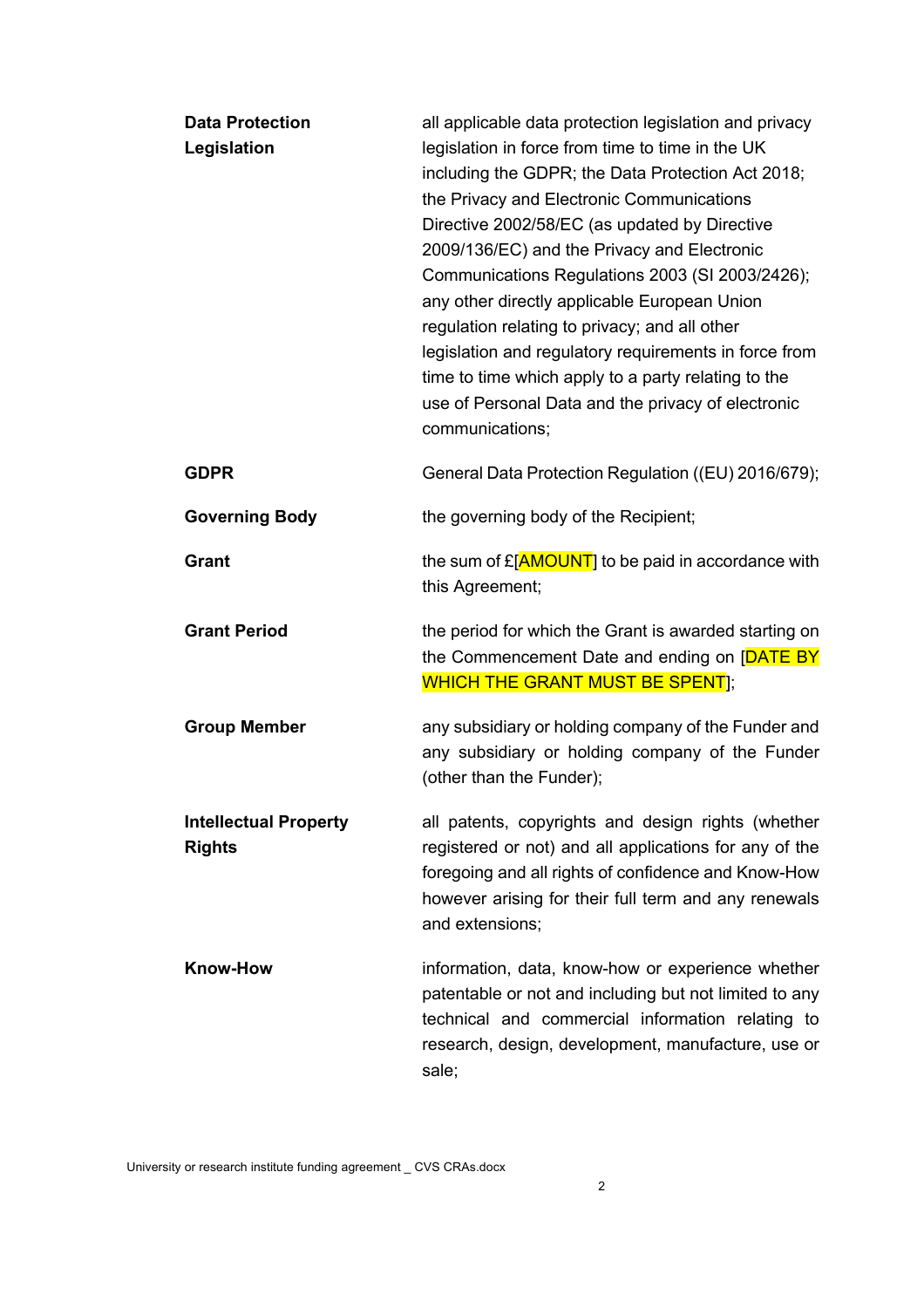| <b>Liabilities</b>     | all claims or proceedings made or brought or<br>threatened against the Funder (or Group Member) by<br>any person and all losses, liabilities or costs (on a full<br>indemnity basis), damages and expenses the Funder<br>(or Group Member) does or will incur or suffer as a<br>result of defending or settling any such actual or<br>threated claims or proceedings; |  |
|------------------------|-----------------------------------------------------------------------------------------------------------------------------------------------------------------------------------------------------------------------------------------------------------------------------------------------------------------------------------------------------------------------|--|
| Losses                 | all losses (including but not limited to all direct,<br>indirect and consequential losses), liabilities, costs,<br>damages and expenses that the Funder (or Group<br>Member) does or will incur or suffer;                                                                                                                                                            |  |
| <b>Personal Data</b>   | shall have the same meaning as set out in the Data<br>Protection Legislation;                                                                                                                                                                                                                                                                                         |  |
| <b>Project</b>         | the project described in Schedule 1;                                                                                                                                                                                                                                                                                                                                  |  |
| <b>Project Manager</b> | the individual who has been nominated to represent<br>the Funder for the purposes of this Agreement.                                                                                                                                                                                                                                                                  |  |

- $1.2$ Clause headings shall not affect the interpretation of this Agreement.
- $1.3$ Words in the singular shall include the plural and vice versa.
- $1.4$ A reference to a statute or statutory provision is a reference to it as amended or reenacted. A reference to a statute or statutory provision includes any subordinate legislation made under that statute or statutory provision, as amended or re-enacted.
- $1.5$ Any words following the terms **including**, **include** or any similar expression shall be construed as illustrative and shall not limit the sense of the words, description, definition, phrase or term preceding those terms.
- $1.6$ A reference to **writing** or **written** includes email.
- $1.7$ A reference to a **holding company** or a **subsidiary** means a holding company or a subsidiary defined in section 1159 of the Companies Act 2006.
- $1.8$ References in this Agreement to **a person** include a natural person, corporate or unincorporated body (whether or not it has a separate legal personality).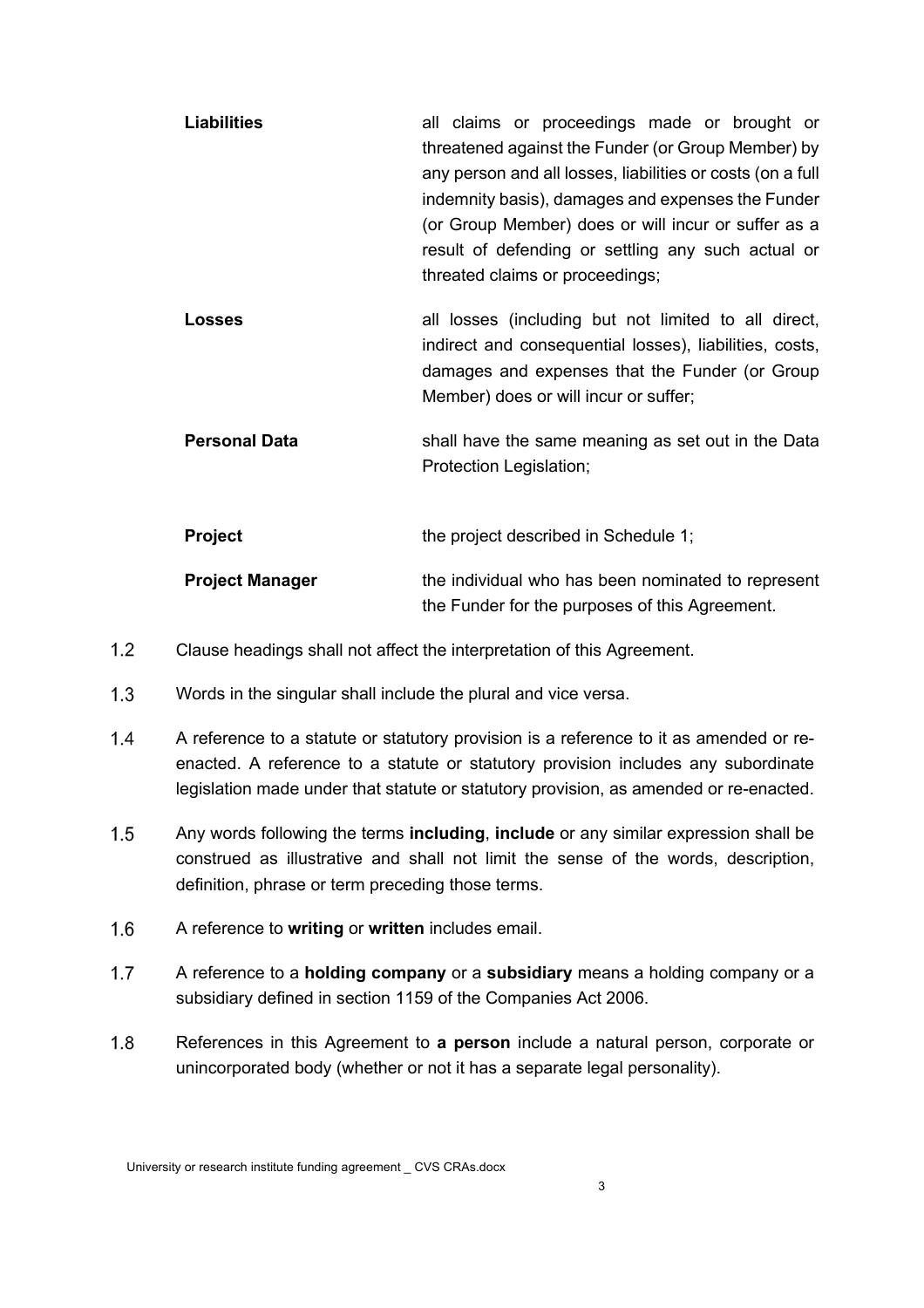- $1.9$ References in this Agreement to clauses and Schedules are to the clauses and Schedules of this Agreement and references to paragraphs are to paragraphs of the relevant Schedule.
- $1.10$ References in this Agreement to **termination** means **termination or expiry**.
- $1.11$ Any obligation on a party not to do something includes an obligation not to allow that thing to be done.

#### $2.$ **PURPOSE OF GRANT**

- $2.1$ The Recipient shall use the Grant only for the delivery of the Project and in accordance with the terms and conditions set out in this Agreement.
- $2.2$ The Recipient shall not make any material change to the Project, including the study title and method, without the Funder's prior written approval.
- $2.3$ Where the Recipient intends to apply to a third party for other funding for the Project, it will notify the Funder in advance of its intention to do so and, where such funding is obtained, it will provide the Funder with details of the amount and purpose of that funding.
- $2.4$ The Recipient shall not:
	- 2.4.1 apply for funding from a third party that could give rise to a conflict of interest with the Funder; or
	- 2.4.2 allow its obligations to that third party funder to conflict with the duties that it owes to the Funder under this Agreement.
- $2.5$ The Recipient agrees and accepts that it shall not apply for duplicate funding in respect of any part of the Project or any related administration costs that the Funder is funding in full under this Agreement.

# $3<sub>1</sub>$ **PAYMENT OF GRANT**

- $3.1$ Subject to clause 11, the Funder shall pay the Grant to the Recipient in accordance with Schedule 2. The Recipient agrees and accepts that payments of the Grant can only be made to the extent that the Funder has available funds.
- $3.2$ No Grant shall be paid unless and until the Funder is satisfied that such payment will be used for proper expenditure in the delivery of the Project.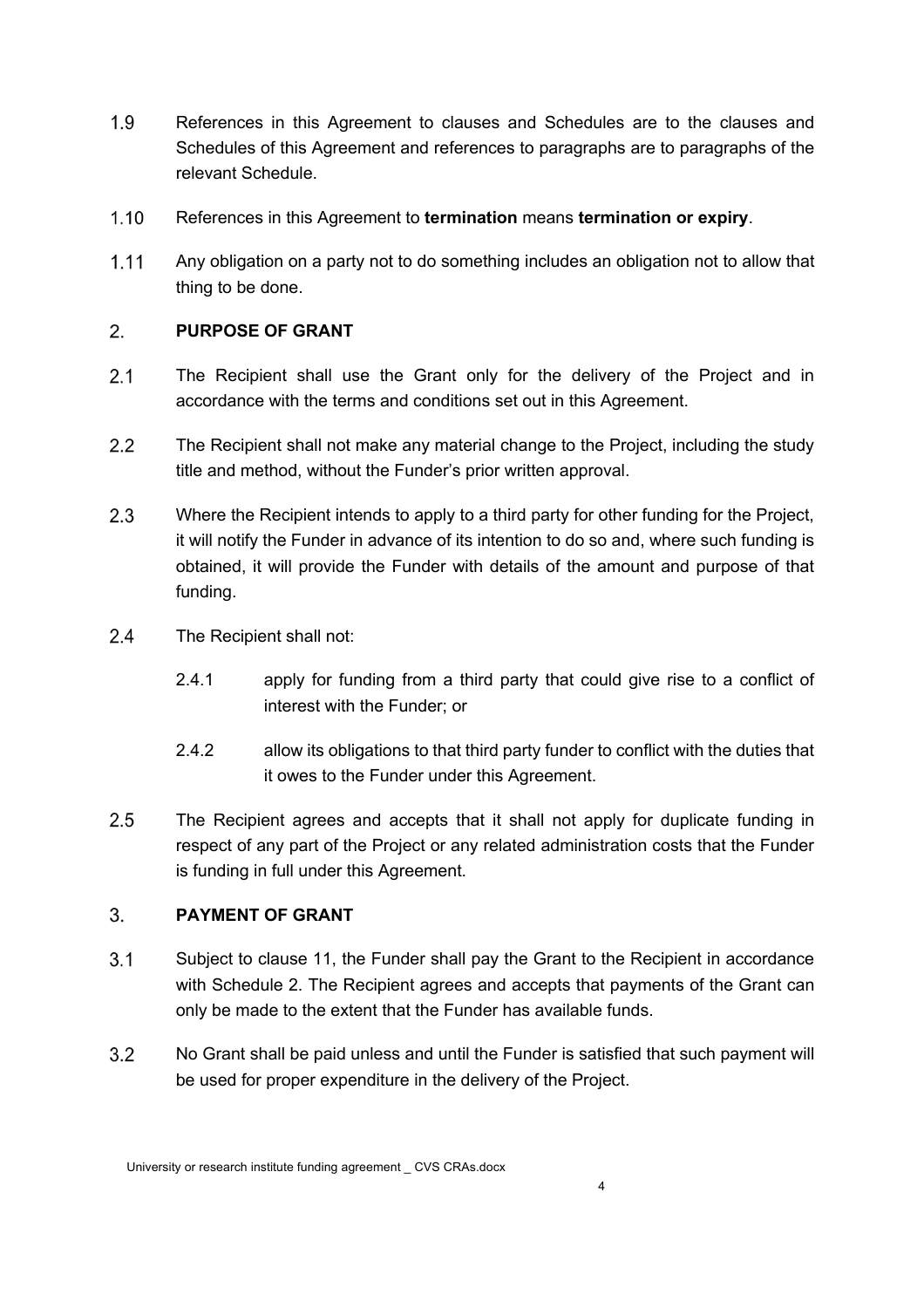- $3.3$ The amount of the Grant shall not be increased in the event of any overspend by the Recipient in its delivery of the Project.
- $3.4$ The amount of the Grant shall not be increased in the event of the Grant Period being extended.
- $3.5$ The Recipient shall promptly repay to the Funder any money incorrectly paid to it either as a result of an administrative error or otherwise. This includes (without limitation) situations where either an incorrect sum of money has been paid or where Grant monies have been paid in error before all conditions attaching to the Grant have been complied with by the Recipient.
- $3.6$ If VAT is held to be chargeable in respect of the Grant, the Grant payment shall be deemed to be inclusive of VAT, and:
	- 3.6.1 the Funder shall not be obliged to pay any additional amount by way of VAT, and
	- 3.6.2 the Recipient shall furnish the Funder with a valid VAT invoice in respect of the Grant.

# $\overline{4}$ . **USE OF GRANT**

- $4.1$ The Grant shall be used by the Recipient for the delivery of the Project in accordance with the agreed budget set out in Schedule 3. For the avoidance of doubt, the amount of the Grant that the Recipient may spend on any item of expenditure listed in column 1 of Schedule 3 shall not exceed the corresponding sum of money listed in column 2 without the prior written Agreement of the Funder.
- $4.2$ Where the Recipient has obtained funding from a third party in relation to its delivery of the Project (including without limitation funding for associated administration and staffing costs), the amount of such funding shall be included in the budget in Schedule 3 together with a clear description of what that funding shall be used for.
- $4.3$ The Recipient shall not spend any part of the Grant on the delivery of the Project after the Grant Period.
- 44 Should any part of the Grant remain unspent at the end of the Grant Period, the Recipient shall ensure that any unspent monies are returned to the Funder or, if agreed in writing by the Funder, shall be entitled to retain the unspent monies to use for charitable purposes as agreed between the parties.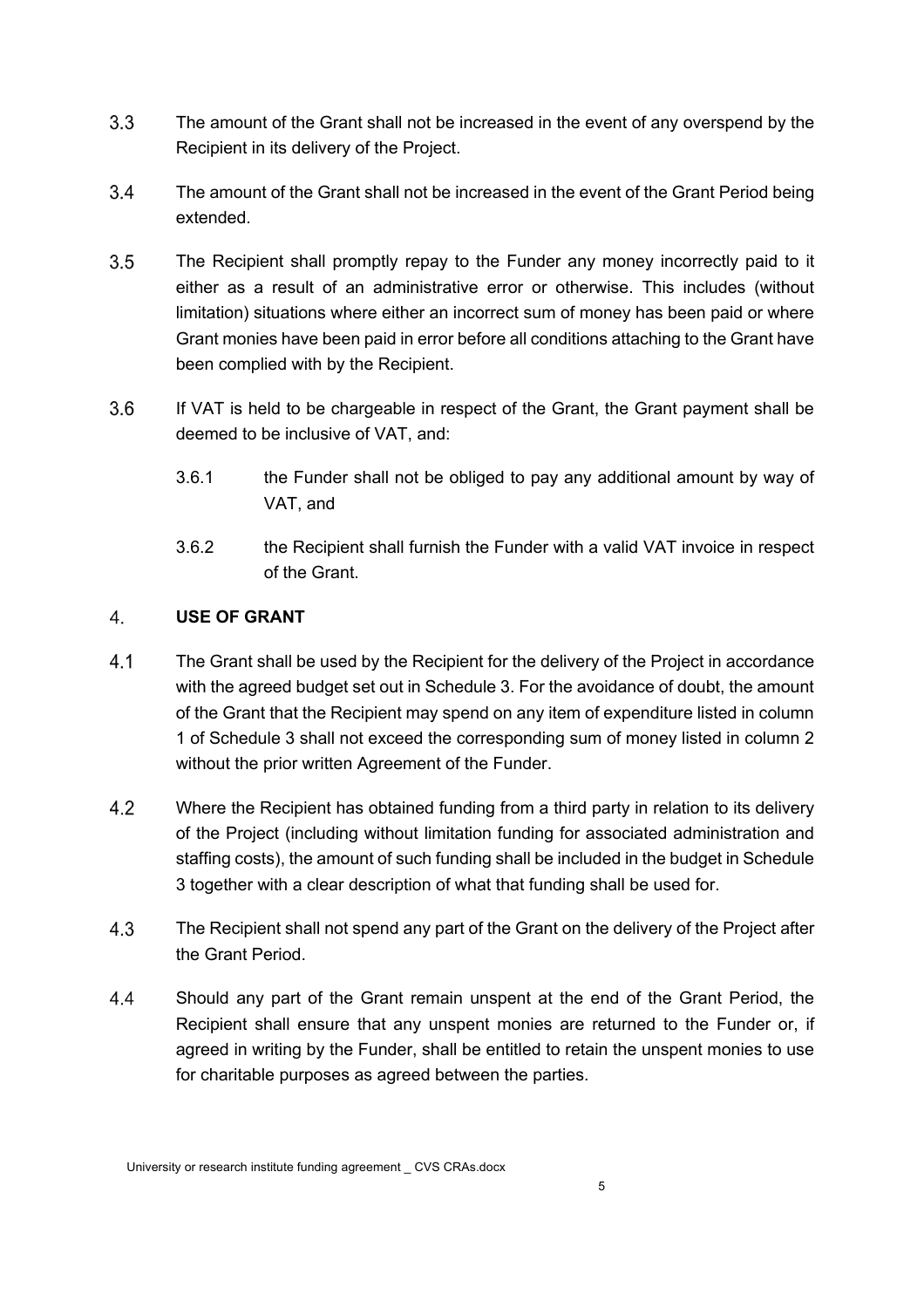4.5 Any liabilities arising at the end of the Project including any redundancy liabilities for staff employed by the Recipient to deliver the Project must be managed and paid for by the Recipient using the Grant or other resources of the Recipient. There will be no additional funding available from the Funder for this purpose.

# 5. **ACCOUNTS AND RECORDS**

- $5.1$ The Grant shall be shown in the Recipient's accounts as a restricted fund and shall not be included under general funds.
- $5.2$ The Recipient shall keep separate, accurate and up-to-date accounts and records of the receipt and expenditure of the Grant monies received by it.
- $5.3$ The Recipient shall keep all invoices, receipts, and accounts and any other relevant documents relating to the expenditure of the Grant for a period of at least six years following receipt of any Grant monies to which they relate. The Funder shall have the right to review, at the Funder's reasonable request, the Recipient's accounts and records that relate to the expenditure of the Grant and shall have the right to take copies of such accounts and records.

# 6. **MONITORING AND REPORTING**

- $6.1$ The Recipient shall closely monitor the delivery and success of the Project throughout the Grant Period to ensure that the aims and objectives of the Project are being met and that this Agreement is being adhered to.
- 6.2 The Recipient shall provide the Funder with an annual financial report and an annual operational report on its use of the Grant and delivery of the Project in such formats as the Funder may reasonably require. The Recipient shall provide the Funder with each report within one month of each anniversary of the Commencement Date.
- 6.3 Where the Recipient has obtained funding from a third party for its delivery of part of the Project, the Recipient shall include the amount of such funding in its financial reports together with details of what that funding has been used for.
- 6.4 Along with its annual financial report, the Recipient shall provide the Funder with a risk register and insurance review in the format provided by the Funder. The Recipient shall, amongst others, address the health and safety of its staff in the risk register.
- 6.5 The Recipient shall on request provide the Funder with such further information, explanations and documents as the Funder may reasonably require in order for it to establish that the Grant has been used properly in accordance with this Agreement.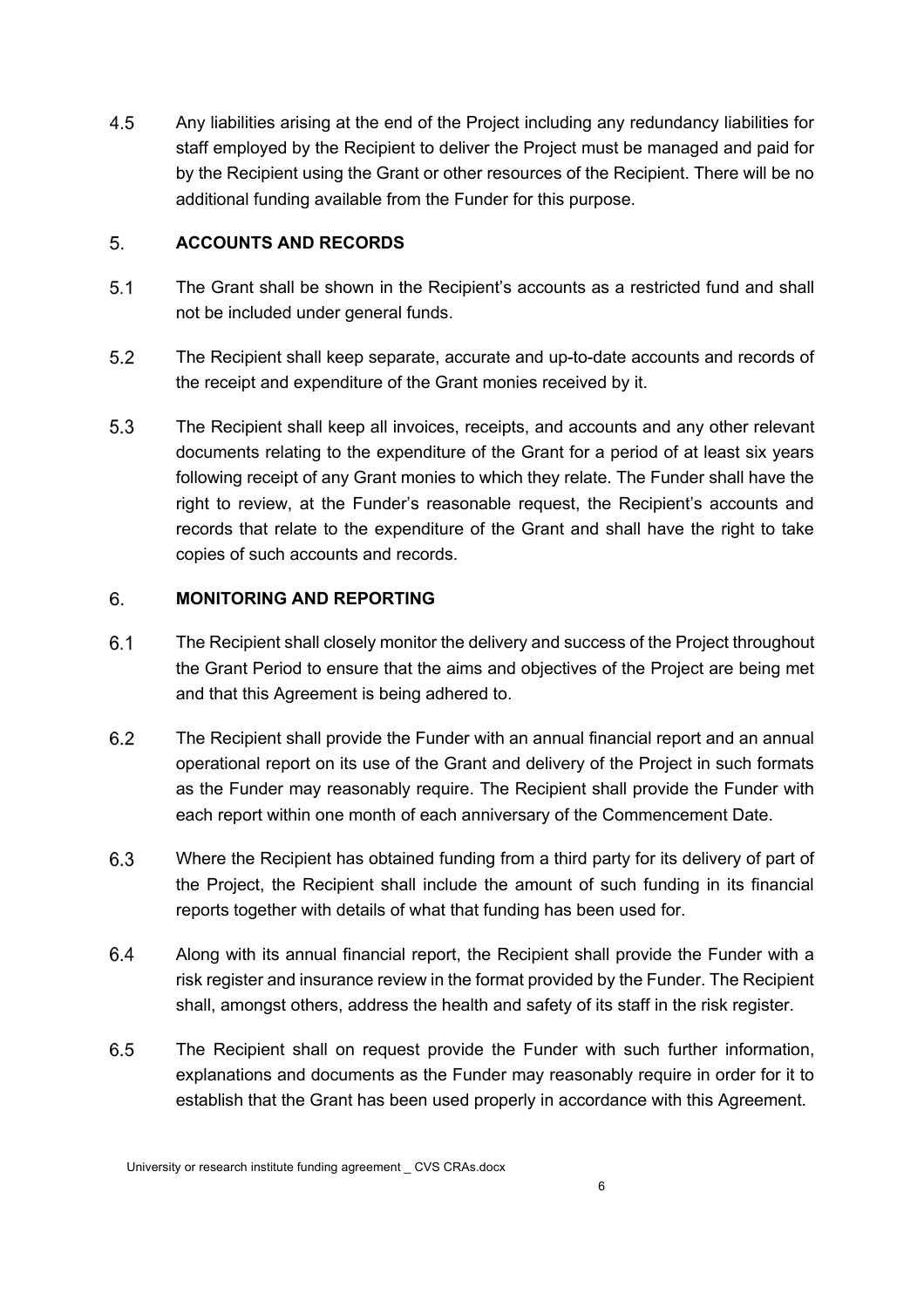- 6.6 The Recipient shall permit any person authorised by the Funder such reasonable access to its employees, agents, premises, facilities and records, for the purpose of discussing, monitoring and evaluating the Recipient's fulfilment of the conditions of this Agreement and shall, if so required, provide appropriate oral or written explanations from them.
- 6.7 The Recipient shall co-operate with the Funder (including with the individual nominated by the Funder to collaborate on the Project) on all matters relating to the Project and the Grant.
- $6.8$ The Recipient shall provide the Funder with a final report on completion of the Grant Period which shall confirm whether the Project has been successfully and properly completed. Such report shall be produced within two months of the end of the Grant Period.
- 6.9 The Recipient shall appoint a person responsible for managing the Project on behalf of the Recipient (**Principal Investigator**).
- $6.10$ The Recipient shall not remove or replace the Principal Investigator unless:
	- 6.10.1 requested to do so by the Funder;
	- 6.10.2 the person is on long-term sick leave;
	- 6.10.3 the element of the Project in respect of which the individual was engaged has been completed;
	- 6.10.4 the person resigns from their employment with the Recipient;
	- 6.10.5 the person ceases to be a student at the Recipient; or
	- 6.10.6 the Recipient obtains prior written consent of the Funder.
- $6.11$ The Funder may request on reasonable notice at any time during the Grant Period and up to six months following the end of the Grant Period that the Principal Investigator (and/or any appointed researcher) attend meetings with the Funder to present information about the Project.

#### $7<sub>1</sub>$ **ACKNOWLEDGMENT AND PUBLICITY**

 $7.1$ The Recipient shall acknowledge the Grant in its annual report and accounts, including an acknowledgement of the Funder as the source of the Grant.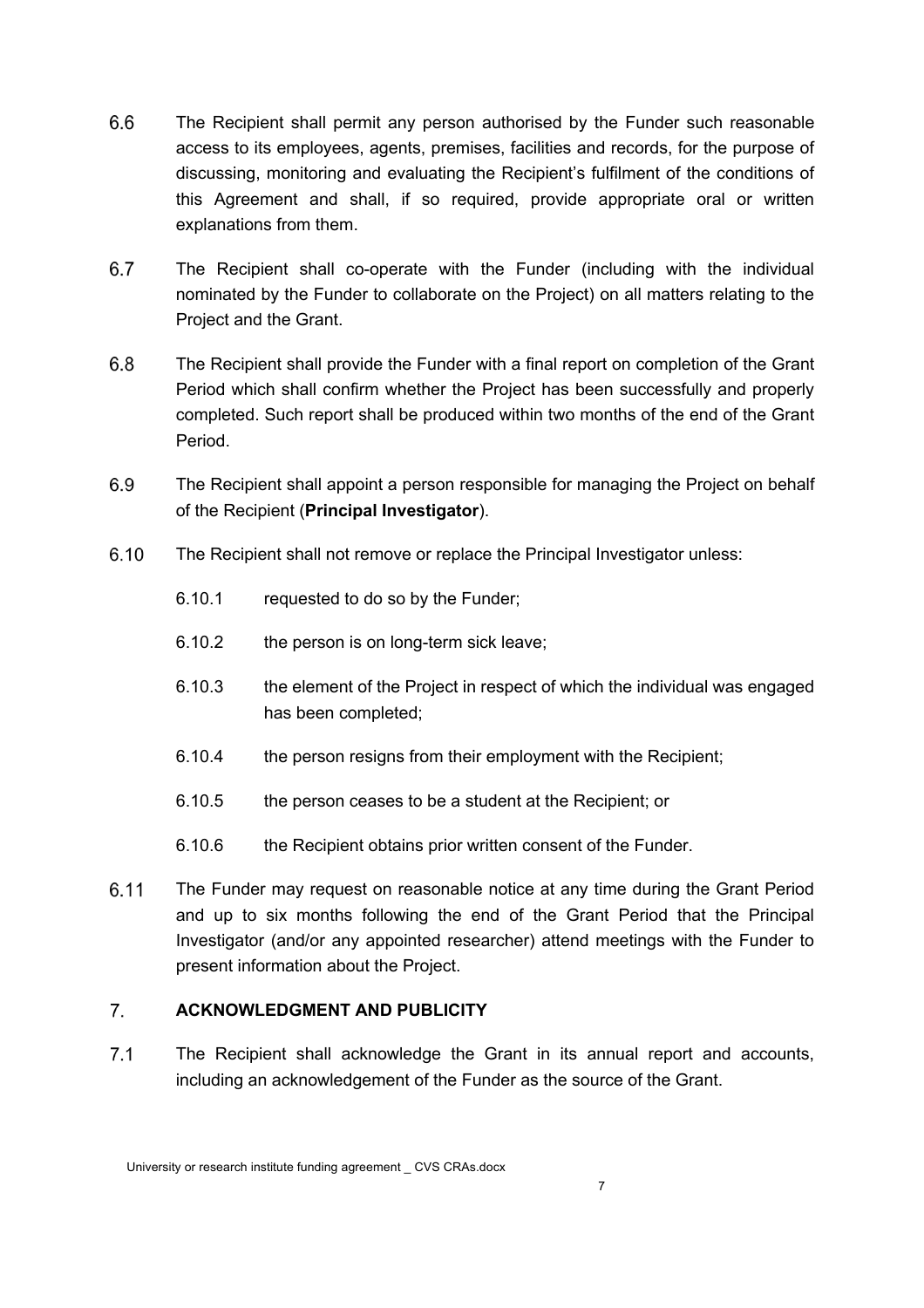- $7.2$ The Recipient shall acknowledge the support of the Funder in any materials that refer to the Project and in any written or spoken public presentations about the Project. Such acknowledgements (where appropriate or as requested by the Funder) shall include the Funder's name and logo (or any future name or logo adopted by the Funder) using the templates provided by the Funder from time to time.
- $7.3$ In using the Funder's name and logo, the Recipient shall comply with all reasonable branding guidelines issued by the Funder from time to time.
- $7.4$ The Recipient agrees to participate in and co-operate with promotional activities relating to the Project that may be instigated and/or organised by the Funder.
- 7.5 The Funder may acknowledge the Recipient's involvement in the Project as appropriate without prior notice.
- 7.6 The Recipient shall comply with all reasonable requests from the Funder to facilitate visits, provide reports, statistics, photographs and case studies that will assist the Funder in its promotional and fundraising activities relating to the Project.
- $7.7$ The Project is undertaken by the Recipient in pursuance of a primary charitable purpose of the Recipient; that is the advancement of education through teaching and research. Therefore, notwithstanding any other provision of this Agreement any employee or student of the Recipient (in each case whether or not involved in the Project) may discuss work undertaken as part of the Project in Recipient seminars, tutorials and lectures.
- $7.8$ Notwithstanding any other provision of this Agreement, the Recipient shall publish work undertaken as part of the Project.
- 7.9 The Recipient will submit to the Funder, in writing, details of any of the results which any employee or student of the Recipient intends to Publish, at least 30 days before the date of the proposed submission for publication (open access preferred).
- $7.10$ The Recipient will submit to the Funder, a copy of any work published under or in connection with the Project, within 7 days of such publication.
- $7.11$ The Recipient will submit to the Funder, a copy of any publicity materials containing the any work undertaken as part of the Project at least 7 days before the date of publication.
- $7.12$ The Recipient agrees that any work published under or in connection with the Project, may be displayed and/or used by the Funder on its website and publicity materials.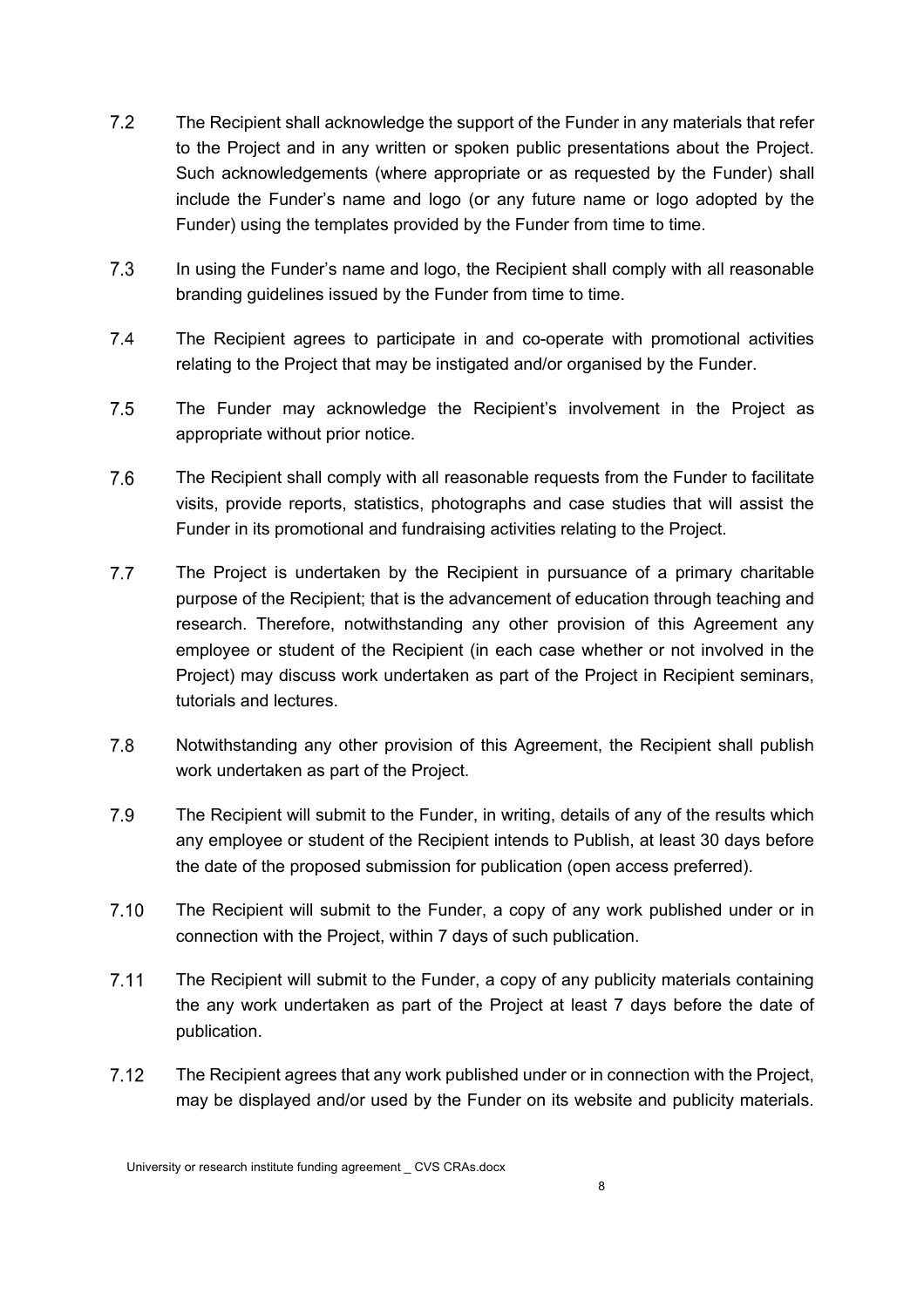Where requested by the Funder, the Recipient shall procure any licence to give effect to this clause on such terms as reasonably required by the Funder.

# 8. **INTELLECTUAL PROPERTY RIGHTS**

- $8.1$ The Funder and the Recipient agree that all rights, title and interest in or to any information, data, reports, documents, procedures, forecasts, technology, Know-How and any other Intellectual Property Rights whatsoever owned by either the Funder or the Recipient before the Commencement Date or developed by either party during the Grant Period, shall remain the property of that party.
- $8.2$ Where the Funder has provided the Recipient with any of its Intellectual Property Rights for use in connection with the Project (including without limitation its name and logo), the Recipient shall, on termination of this Agreement, cease to use such Intellectual Property Rights immediately and shall either return or destroy such Intellectual Property Rights as reasonably requested by the Funder.

# 9. **CONFIDENTIALITY**

- $9.1$ Each party undertakes that it shall not at any time disclose to any person any Confidential Information of the other party or of any Group Member to which the other party belongs and all other information of a confidential nature, except as permitted by clause 9.2.
- 9.2 Each party may disclose the other party's Confidential Information:
	- 9.2.1 to its employees, officers, representatives or advisers who need to know such information for the purposes of exercising the party's rights or carrying out its obligations under or in connection with this Agreement and each party shall procure that its employees, officers, representatives or advisers to whom it discloses the other party's confidential information materially comply with this clause 9; and
	- 9.2.2 as may be required by law, a court of competent jurisdiction or any governmental or regulatory authority.
- 9.3 No party shall use any other party's Confidential Information for any purpose other than to exercise its rights and perform its obligations under or in connection with this Agreement.
- 9.4 The obligation of confidentiality contained in this clause 9 shall not apply or shall cease to apply to any Confidential Information that: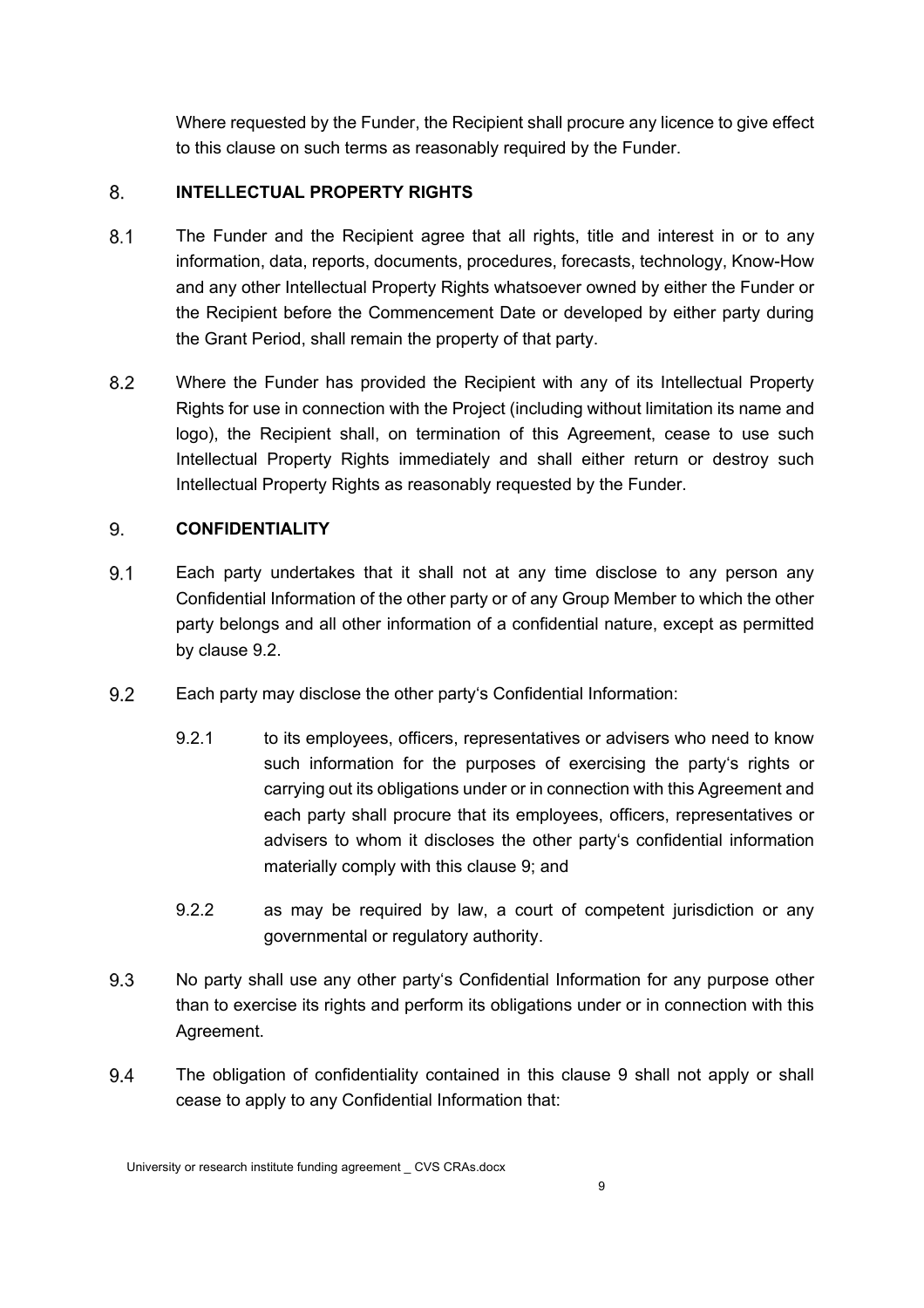- 9.4.1 at the time of its disclosure by the disclosing party is already in the public domain or which subsequently enters the public domain other than by breach of the terms of this Agreement by the receiving party; or
- 9.4.2 the parties agrees in writing that the information is not confidential.

### $10.$ **DATA PROTECTION**

 $10.1$ Each Party shall comply with all applicable requirements of and all their obligations under the Data Protection Legislation which arise in connection with the Agreement.

#### $11.$ **WITHHOLDING, SUSPENDING AND REPAYMENT OF GRANT**

- $11.1$ The Funder's intention is that the Grant will be paid to the Recipient in full. However, without prejudice to the Funder's other rights and remedies, the Funder may at its discretion withhold or suspend payment of the Grant and/or require repayment of all or part of the Grant if:
	- 11.1.1 the Recipient uses the Grant for purposes other than those for which it has been awarded;
	- 11.1.2 the delivery of the Project does not start within 6 months of the Commencement Date and the Recipient has failed to provide the Funder with a reasonable explanation for the delay;
	- 11.1.3 the Funder considers that the Recipient has not made satisfactory progress with the delivery of the Project;
	- 11.1.4 the Recipient is, in the reasonable opinion of the Funder, delivering the Project in a negligent manner;
	- 11.1.5 the Recipient obtains duplicate funding from a third party for the Project;
	- 11.1.6 the Recipient obtains funding from a third party for the Project that gives rise to a conflict of interest under clause 2.4;
	- 11.1.7 the Recipient obtains funding from a third party which, in the reasonable opinion of the Funder, undertakes activities that are likely to bring the reputation of the Project or the Funder into disrepute;
	- 11.1.8 the Recipient provides the Funder with any materially misleading or inaccurate information;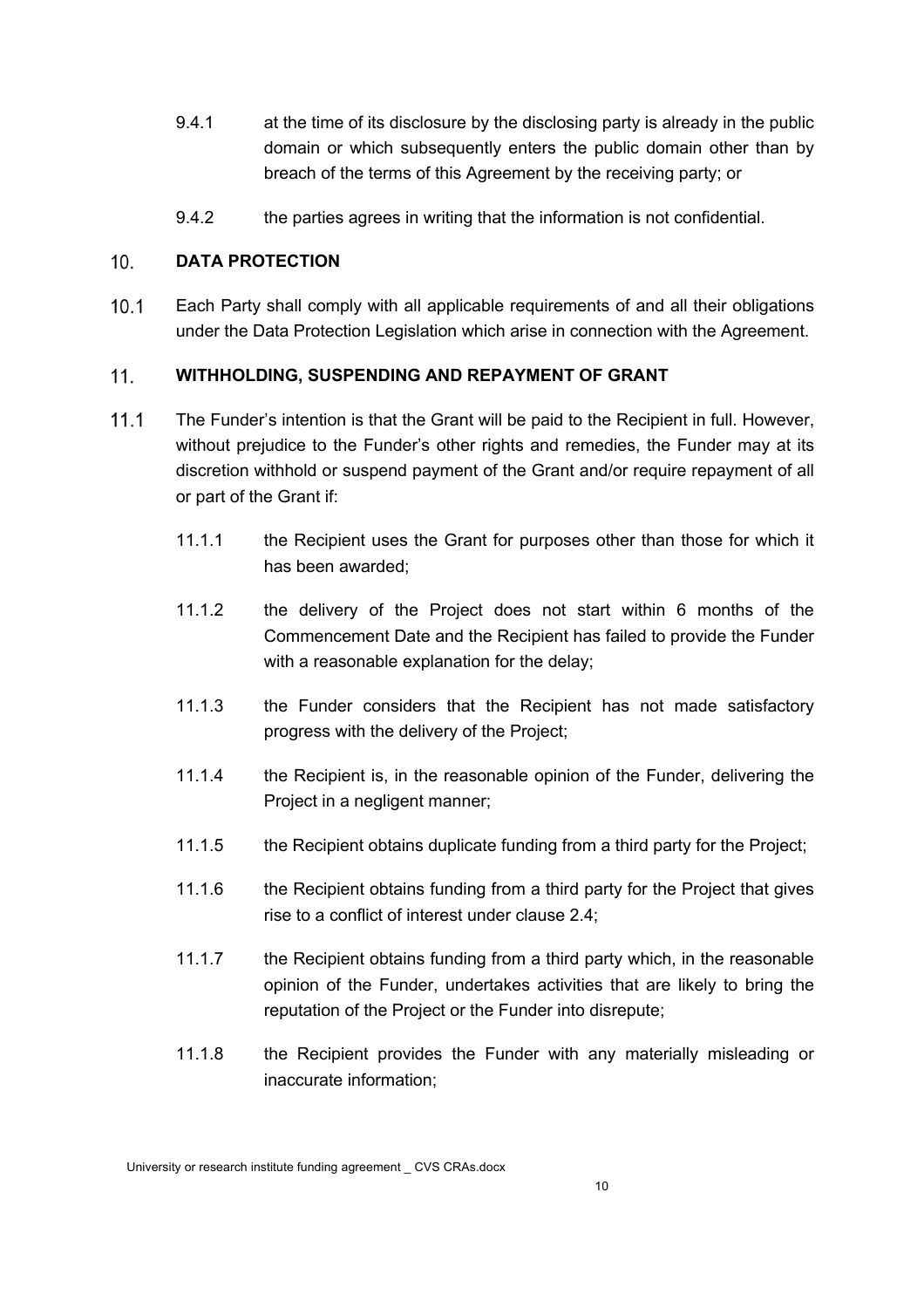- 11.1.9 the Recipient fails to comply with clause 13;
- 11.1.10 any member of the governing body, employee or volunteer of the Recipient has: (a) acted dishonestly or negligently at any time and directly or indirectly to the detriment of the Project; or (b) taken any actions which, in the reasonable opinion of the Funder, bring or are likely to bring the Funder's name or reputation into disrepute;
- 11.1.11 the Recipient is, in the reasonable opinion of the Funder, committing scientific misconduct including the violation of the standard codes of scholarly conduct and ethical behaviour in the publication of professional research;
- 11.1.12 the Recipient ceases to operate for any reason;
- 11.1.13 the Recipient is unable to pay its debts as they fall due; or
- 11.1.14 the Recipient fails to comply with any of the terms and conditions set out in this Agreement and fails to rectify any such failure within 30 days of receiving written notice detailing the failure.

#### $12.$ **COMPLIANCE**

 $12.1$ Each party shall at its own expense comply with all laws and regulations relating to its activities under this Agreement, as they may change from time to time, and with any conditions binding on it in any applicable licences, registrations, permits and approvals.

# $13<sub>1</sub>$ **ANTI BRIBERY COMPLIANCE**

- $13.1$ Consistent with its general compliance obligations under clause 12 the Recipient shall:
	- 13.1.1 comply with all applicable laws, statutes, regulations and codes relating to anti-bribery and anti-corruption including the Bribery Act 2010 (**Relevant Requirements**);
	- 13.1.2 not engage in any activity, practice or conduct which would constitute an offence under sections 1, 2 or 6 of the Bribery Act 2010 if such activity, practice or conduct had been carried out in the UK;
	- 13.1.3 have and shall maintain in place throughout the Grant Period its own policies and procedures, including adequate procedures under the Bribery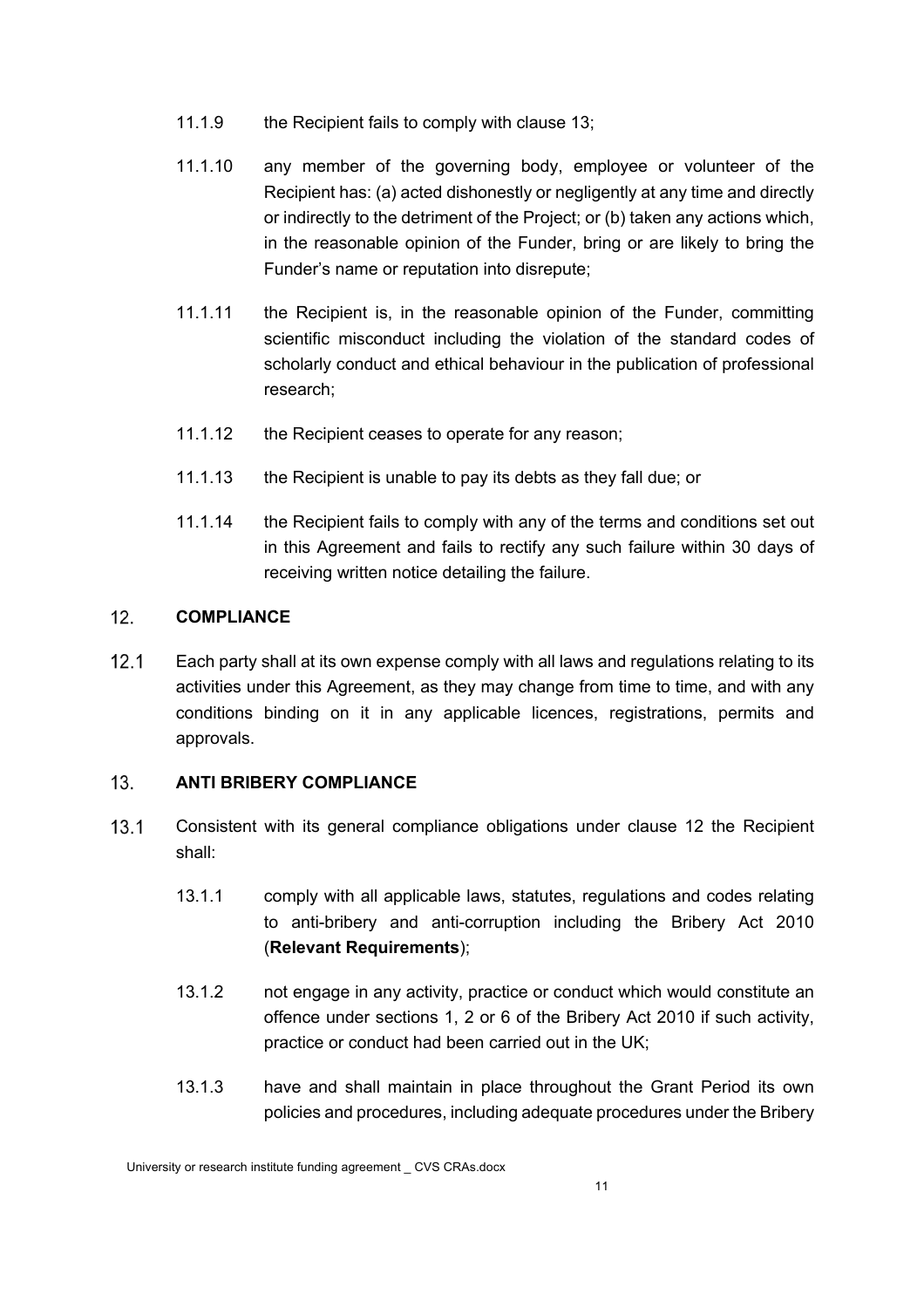Act 2010, to ensure compliance with the Relevant Requirements, and clause 13.1.2, and will enforce them where appropriate;

- 13.1.4 notify the Funder (in writing) if it becomes aware of any breach of clause 13.1.1 or clause 13.1.2, or has reason to believe that it or any person associated with it has received a request or demand for any undue financial or other advantage in connection with the performance of this Agreement;
- $13.2$ For the purpose of this clause 13, the meaning of **adequate procedures** and whether a person is associated with another person shall be determined in accordance with section 7(2) of the Bribery Act 2010 (and any guidance issued under section 9 of that Act), sections 6(5) and 6(6) of that Act and section 8 of that Act respectively.

# $14<sub>1</sub>$ **ANTI FACILITATION OF TAX EVASION**

- $14.1$ The Recipient shall not engage in any activity, practice or conduct which would constitute either:
	- 14.1.1 a UK tax evasion facilitation offence under section 45(5) of the Criminal Finances Act 2017; or
	- 14.1.2 a foreign tax evasion facilitation offence under section 46(6) of the Criminal Finances Act 2017.

# $15.$ **LIMITATION OF LIABILITY AND INDEMNITY**

- $15.1$ The Funder accepts no liability for any consequences, whether direct or indirect, that may come about from the Recipient running the Project, the use of the Grant or from withdrawal of the Grant.
- $15.2$ The Recipient will indemnify the Funder against (and covenant to pay its Group Members) an amount equal to all Losses and Liabilities in each case arising out or and in connection with:
	- 15.2.1 the actions and/or omissions of the Recipient in relation to the Project; and/or
	- 15.2.2 the non-fulfilment of obligations of the Recipient under this Agreement or its obligations to third parties.
- $15.3$ Subject to clause 15.1, the Funder's liability under this Agreement is limited to the payment of the Grant.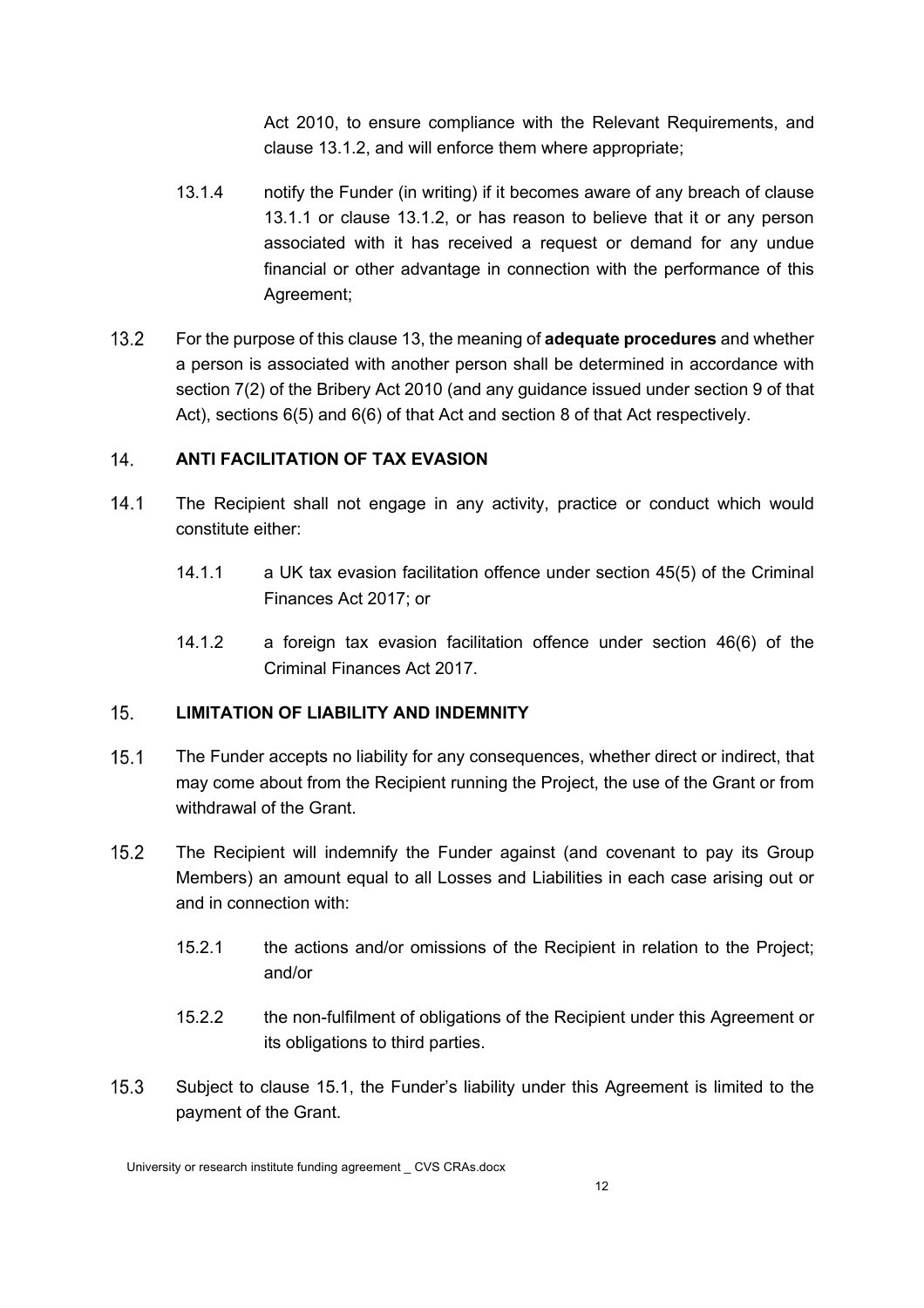#### $16.$ **WARRANTIES**

- $16.1$ The Recipient warrants, undertakes and agrees that:
	- 16.1.1 it has all necessary resources, approvals, powers and expertise to deliver the Project (assuming due receipt of the Grant);
	- 16.1.2 it shall at all times comply with all relevant legislation and all applicable codes of practice and other similar codes or recommendations, and shall notify the Funder immediately of any significant departure from such legislation, codes or recommendations;
	- 16.1.3 it shall comply with the requirements of the Health and Safety at Work etc. Act 1974 and any other acts, orders, regulations and codes of practice relating to health and safety, which may apply to employees and other persons working on the Project;
	- 16.1.4 it has and shall keep in place adequate procedures for dealing with any conflicts of interest;
	- 16.1.5 it has and shall keep in place systems to deal with the prevention of fraud and/or administrative malfunction;
	- 16.1.6 all financial and other information concerning the Recipient which has been disclosed to the Funder is to the best of its knowledge and belief, true and accurate;
	- 16.1.7 it is not subject to any contractual or other restriction imposed by its own or any other organisation's rules or regulations or otherwise which may prevent or materially impede it from meeting its obligations in connection with the Grant: and
	- 16.1.8 it is not aware of anything in its own affairs, which it has not disclosed to the Funder or any of the Funder's advisers, which might reasonably have influenced the decision of the Funder to make the Grant on the terms contained in this Agreement.

#### $17<sub>1</sub>$ **INSURANCE**

 $17.1$ The Recipient shall effect and maintain with a reputable insurance company a policy or policies in respect of all risks which may be incurred by the Recipient, arising out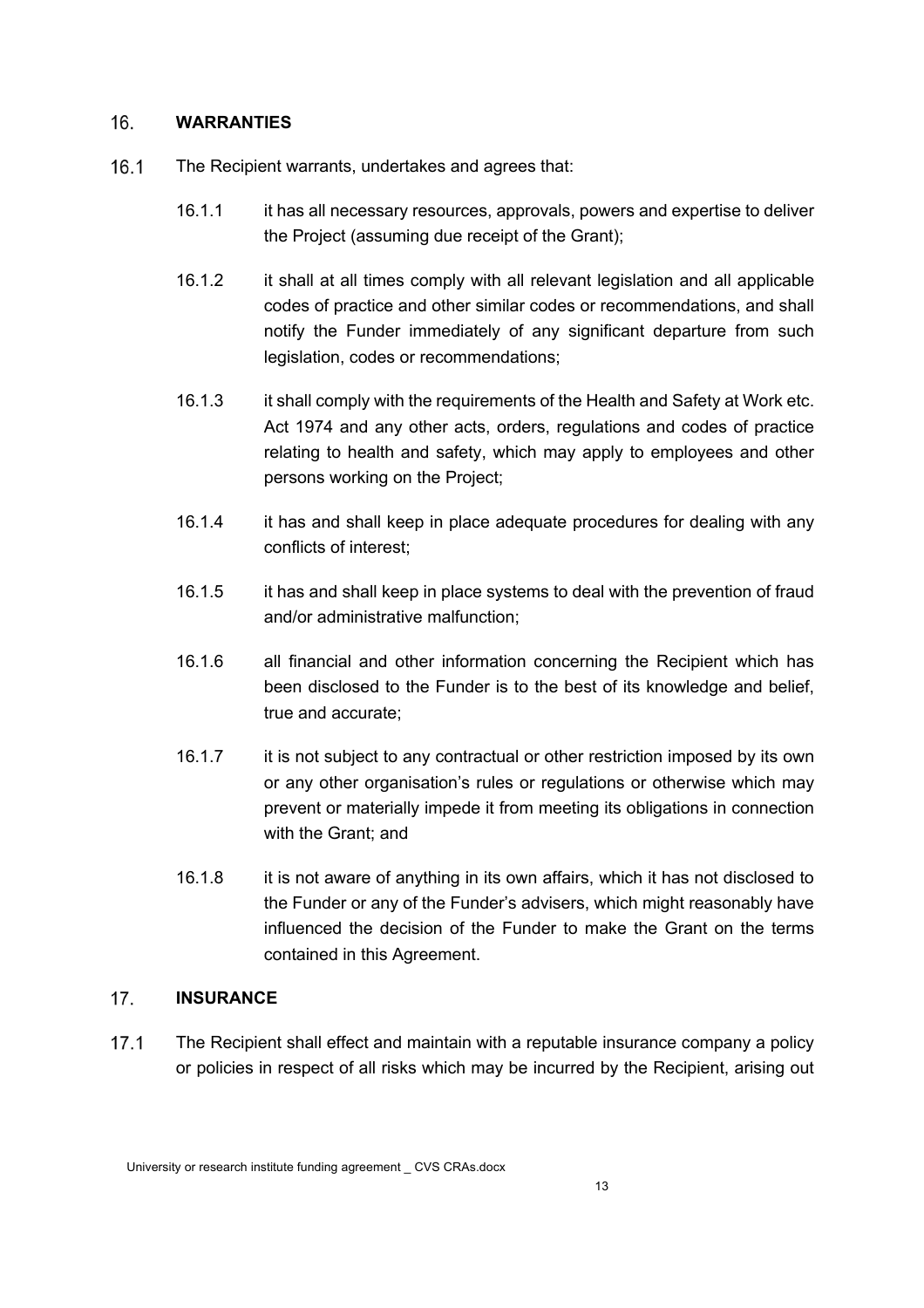of the Recipient's performance of the Agreement, including death or personal injury, loss of or damage to property or any other loss.

#### 18. **DURATION**

- $18.1$ Except where otherwise specified, the terms of this Agreement shall apply from the date of this Agreement until the anniversary of expiry of the Grant Period or for so long as any Grant monies remain unspent by the Recipient, whichever is longer.
- $18.2$ Any obligations under this Agreement that remain unfulfilled following the expiry or termination of the Agreement shall survive such expiry or termination and continue in full force and effect until they have been fulfilled.

#### $19.$ **TERMINATION**

 $19.1$ The Funder may terminate this Agreement and any Grant payments on giving the Recipient three months' written notice should it be required to do so by financial restraints or for any other reason.

#### 20. **ASSIGNMENT**

 $20.1$ The Recipient may not, without the prior written consent of the Funder, assign, transfer, sub-contract, or in any other way make over to any third party the benefit and/or the burden of this Agreement or, except as contemplated as part of the Project, transfer or pay to any other person any part of the Grant.

#### $21.$ **WAIVER**

 $21.1$ No failure or delay by either party to exercise any right or remedy under this Agreement shall be construed as a waiver of any other right or remedy.

# $22.$ **NOTICES**

 $22.1$ All notices and other communications in relation to this Agreement shall be in writing and shall be deemed to have been duly given if personally delivered, e-mailed, or mailed (first class postage prepaid) to the address of the relevant party, as referred to above or otherwise notified in writing. If personally delivered or if e-mailed all such communications shall be deemed to have been given when received (except that if received on a non-working day or after 5.00 pm on any working day they shall be deemed received on the next working day) and if mailed all such communications shall be deemed to have been given and received on the second working day following such mailing.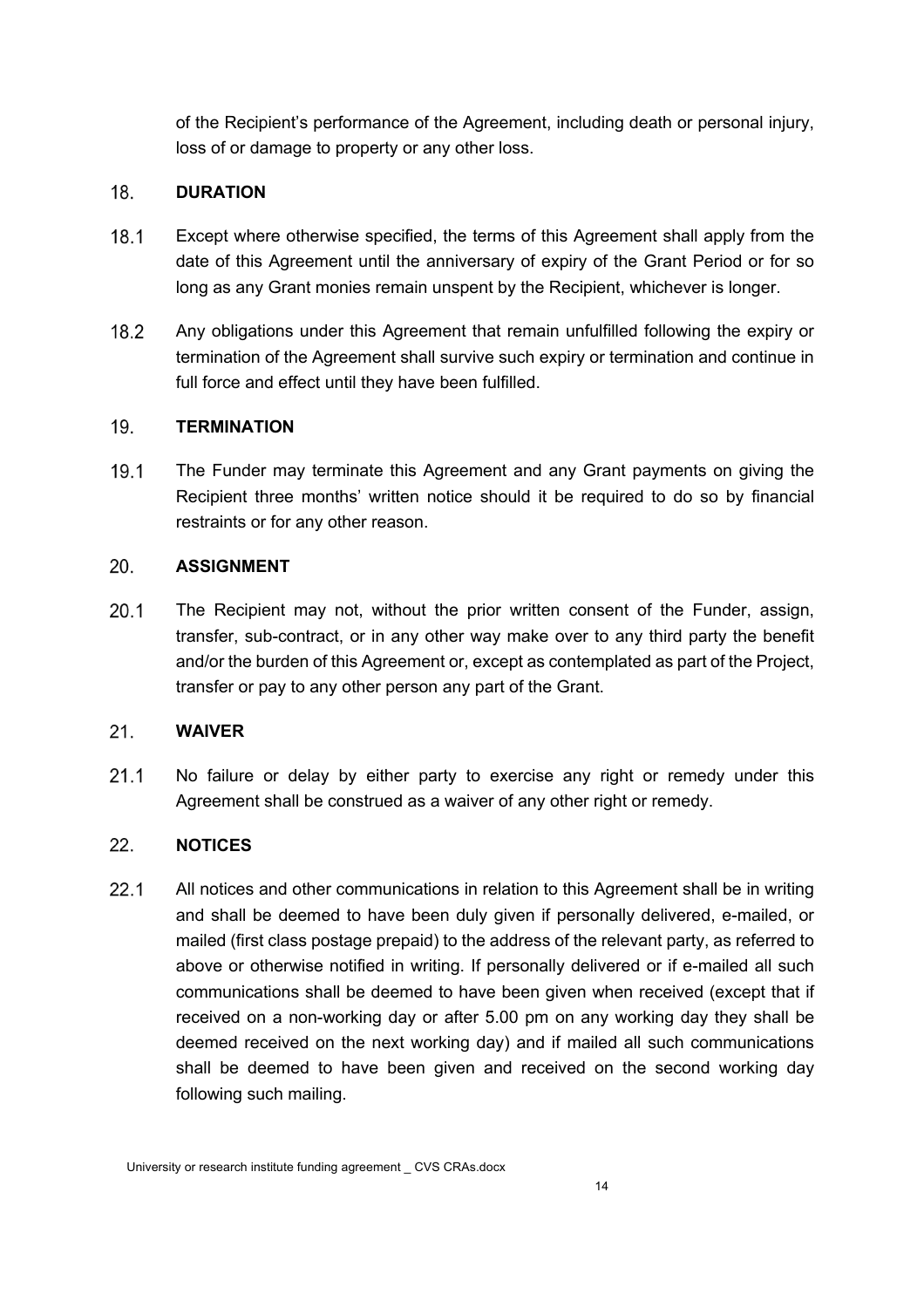#### 23. **DISPUTE RESOLUTION**

- $23.1$ In the event of any complaint or dispute (which does not relate to the Funder's right to withhold funds or terminate) arising between the parties to this Agreement in relation to this Agreement the matter should first be referred for resolution to the Project Manager or any other individual nominated by the Funder from time to time.
- $23.2$ Should the complaint or dispute remain unresolved within 14 days of the matter first being referred to the Project Manager or other nominated individual, as the case may be, either party may refer the matter to the Chair of the Clinical Research Panel of the Funder and the **[POSITION]** of the Recipient with an instruction to attempt to resolve the dispute by Agreement within 28 days, or such other period as may be mutually agreed by the Funder and the Recipient.
- $23.3$ In the absence of Agreement under clause 23.2, the parties may seek to resolve the matter through mediation under the CEDR Model Mediation Procedure (or such other appropriate dispute resolution model as is agreed by the parties). Unless otherwise agreed, the parties shall bear the costs and expenses of the mediation equally.
- $23.4$ The Funder shall be entitled to the remedies of injunctions, specific performance or other equitable relief for any threatened or actual breach of this Agreement by the Recipient.

# 24. **NO PARTNERSHIP OR AGENCY**

- $24.1$ This Agreement shall not create any partnership or joint venture between the Funder and the Recipient, nor any relationship of principal and agent, nor authorise any party to make or enter into any commitments for or on behalf of the other party.
- $24.2$ Nothing in this Agreement shall render any individual engaged by the Recipient as an employee, worker, agent or partner of the Funder. The Recipient shall procure that such individuals do not hold themselves out as an employee, worker, agent or partner of the Funder.

# 25. **CONTRACTS (RIGHTS OF THIRD PARTIES) ACT 1999**

 $25.1$ This Agreement does not and is not intended to confer any contractual benefit on any person pursuant to the terms of the Contracts (Rights of Third Parties) Act 1999.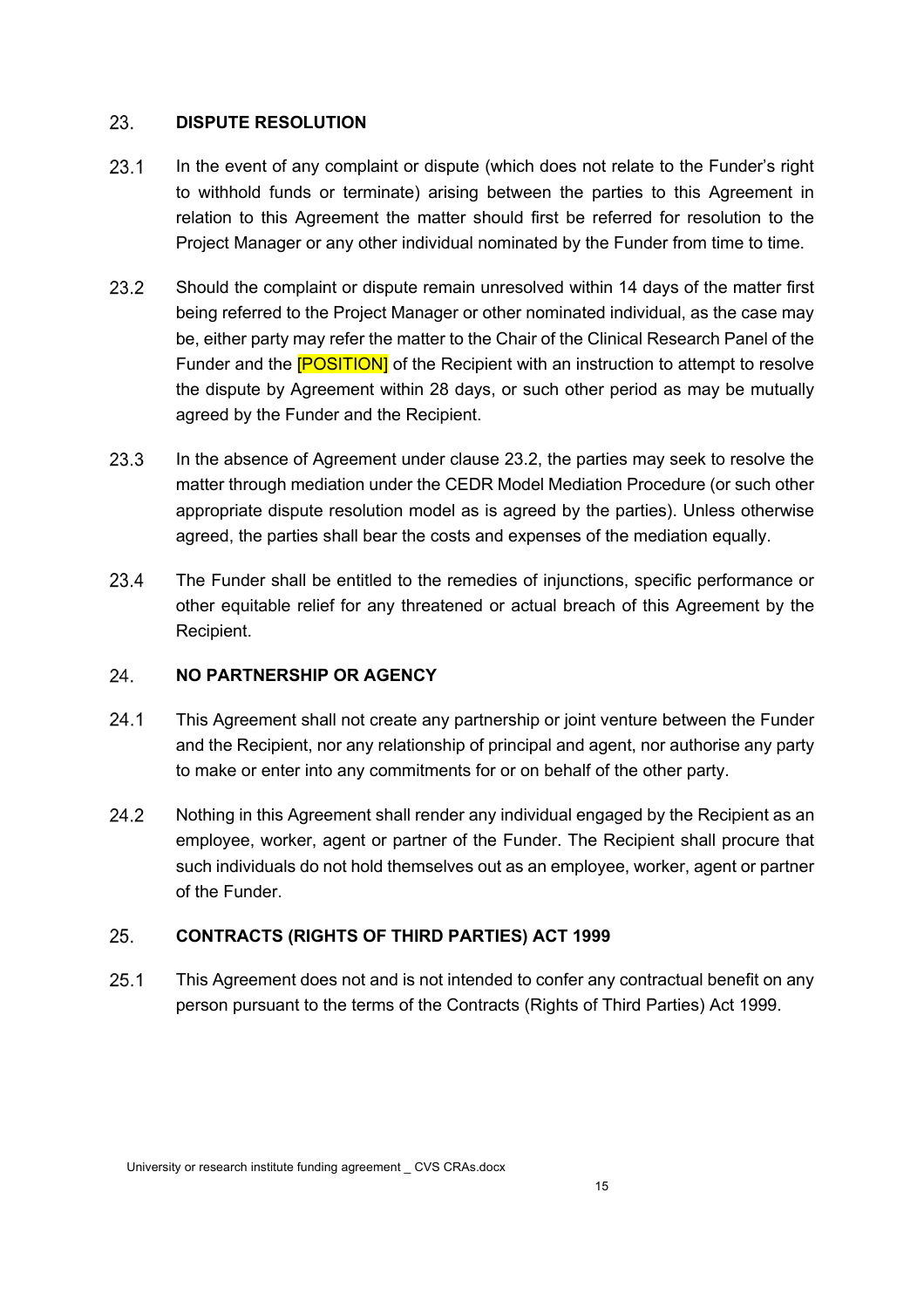#### 26. **ENTIRE AGREEMENT**

- $26.1$ This Agreement (together with the Recipients application for funding) constitutes the entire Agreement and understanding between the parties in relation to the Grant and supersedes any previous agreement or understanding between them in relation to such subject matter.
- $26.2$ Each party agrees that it shall have no remedies in respect of any statement, representation, assurance or warranty (whether made innocently or negligently) that is not set out in this Agreement.
- 26.3 Each party agrees that it shall have no claim for innocent or negligent misrepresentation or negligent misstatement based on any statement in this Agreement.
- 26.4 Nothing in this Agreement shall limit or exclude any liability for fraud.

# $27.$ **GOVERNING LAW AND JURISDICTION**

- $27.1$ This Agreement and any dispute or claim (including non-contractual disputes or claims) arising out of or in connection with it or its subject matter or formation shall be governed by and construed in accordance with the law of England and Wales.
- $27.2$ Each party irrevocably agrees that the courts of England and Wales shall have nonexclusive jurisdiction to settle any dispute or claim (including non-contractual disputes or claims) arising out of or in connection with this Agreement or its subject matter or formation.

#### 28. **EXECUTION**

28.1 This Agreement has been entered into on the date stated at the beginning of it.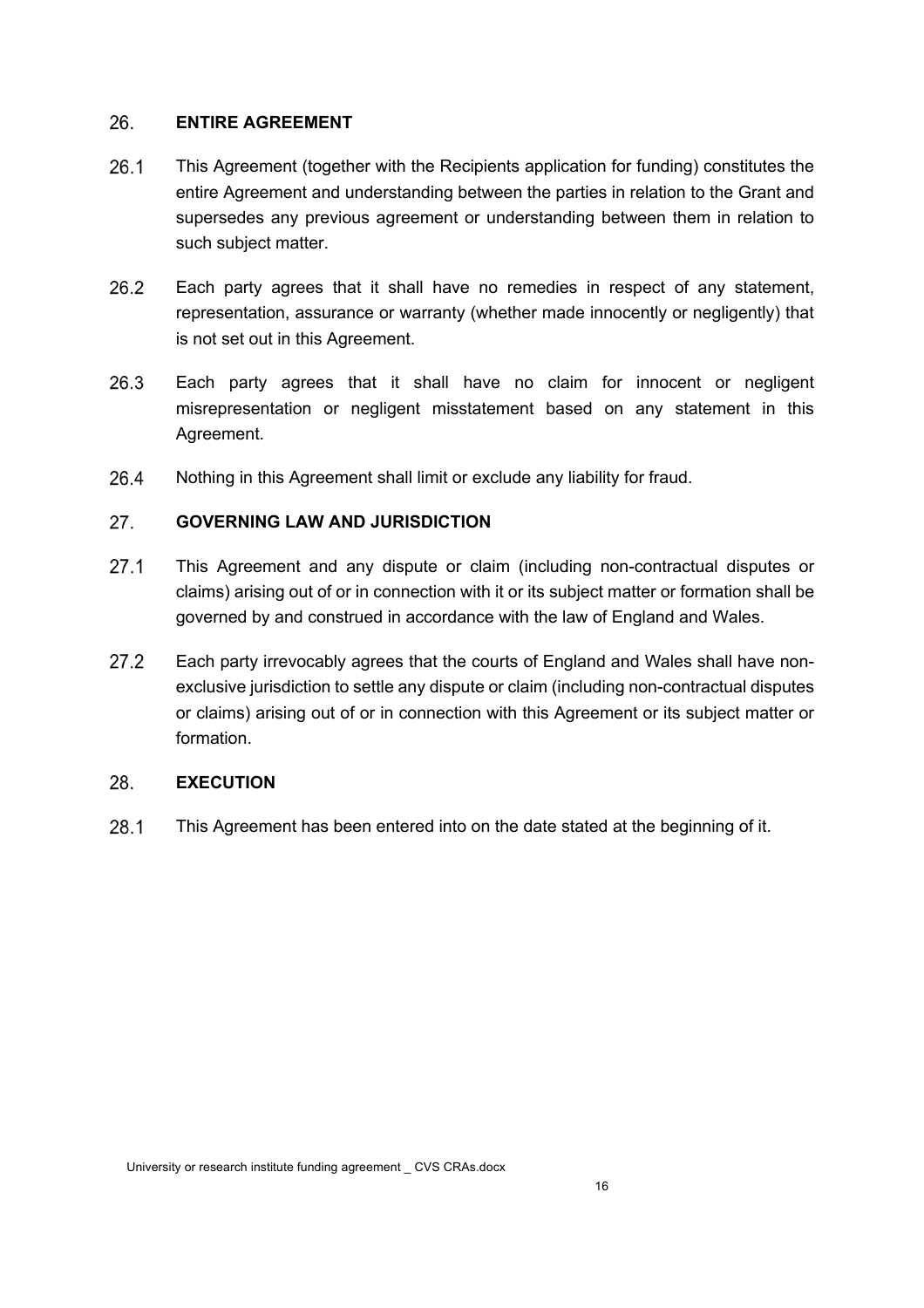**SCHEDULE 1 THE PROJECT**

University or research institute funding agreement \_ CVS CRAs.docx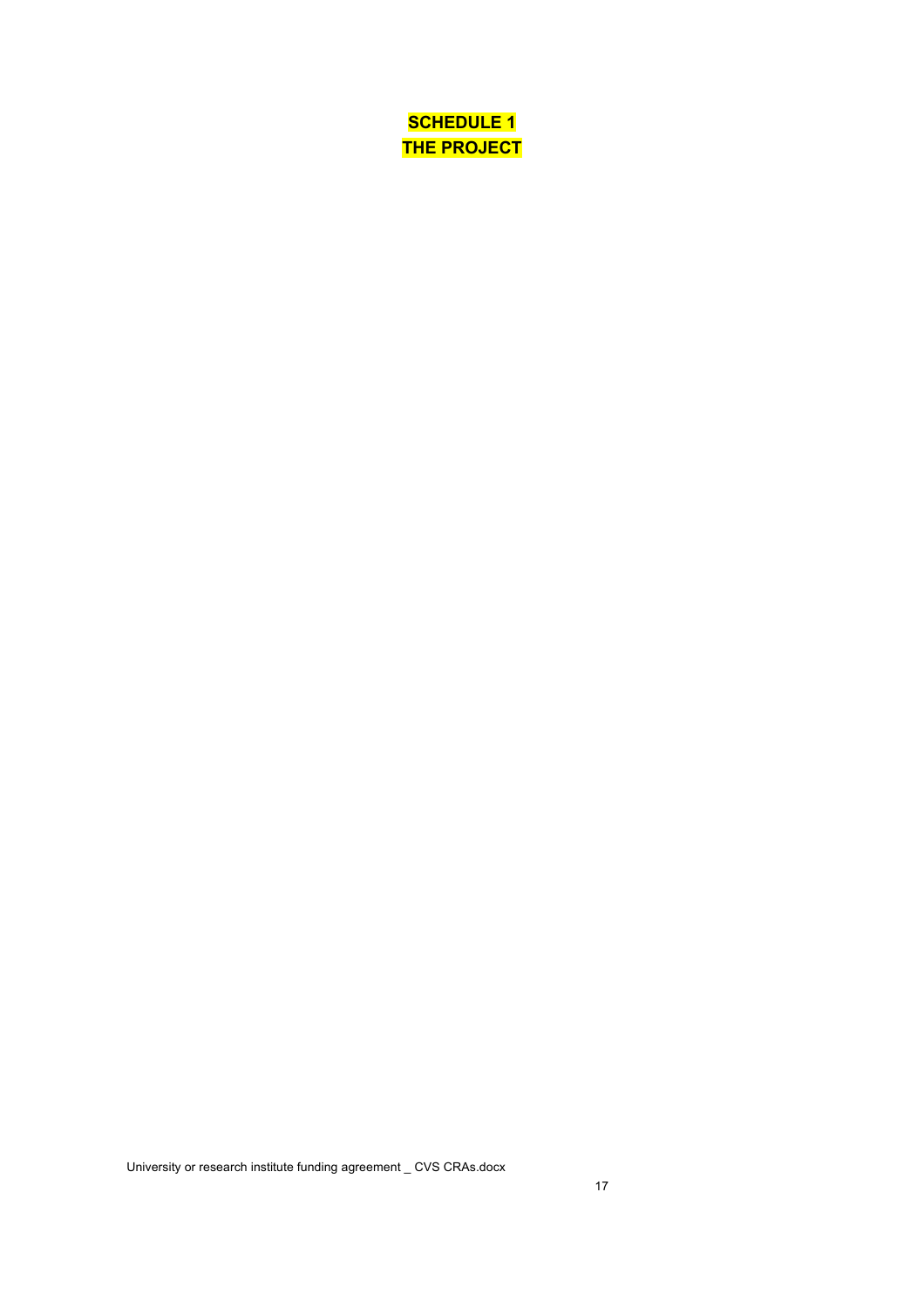# **SCHEDULE 2 PAYMENT SCHEDULE**

| <b>Amount of Grant Payable</b> | <b>Date of Payment</b> |
|--------------------------------|------------------------|
|                                |                        |
|                                |                        |
|                                |                        |
|                                |                        |
|                                |                        |
|                                |                        |
|                                |                        |
|                                |                        |
|                                |                        |
|                                |                        |
|                                |                        |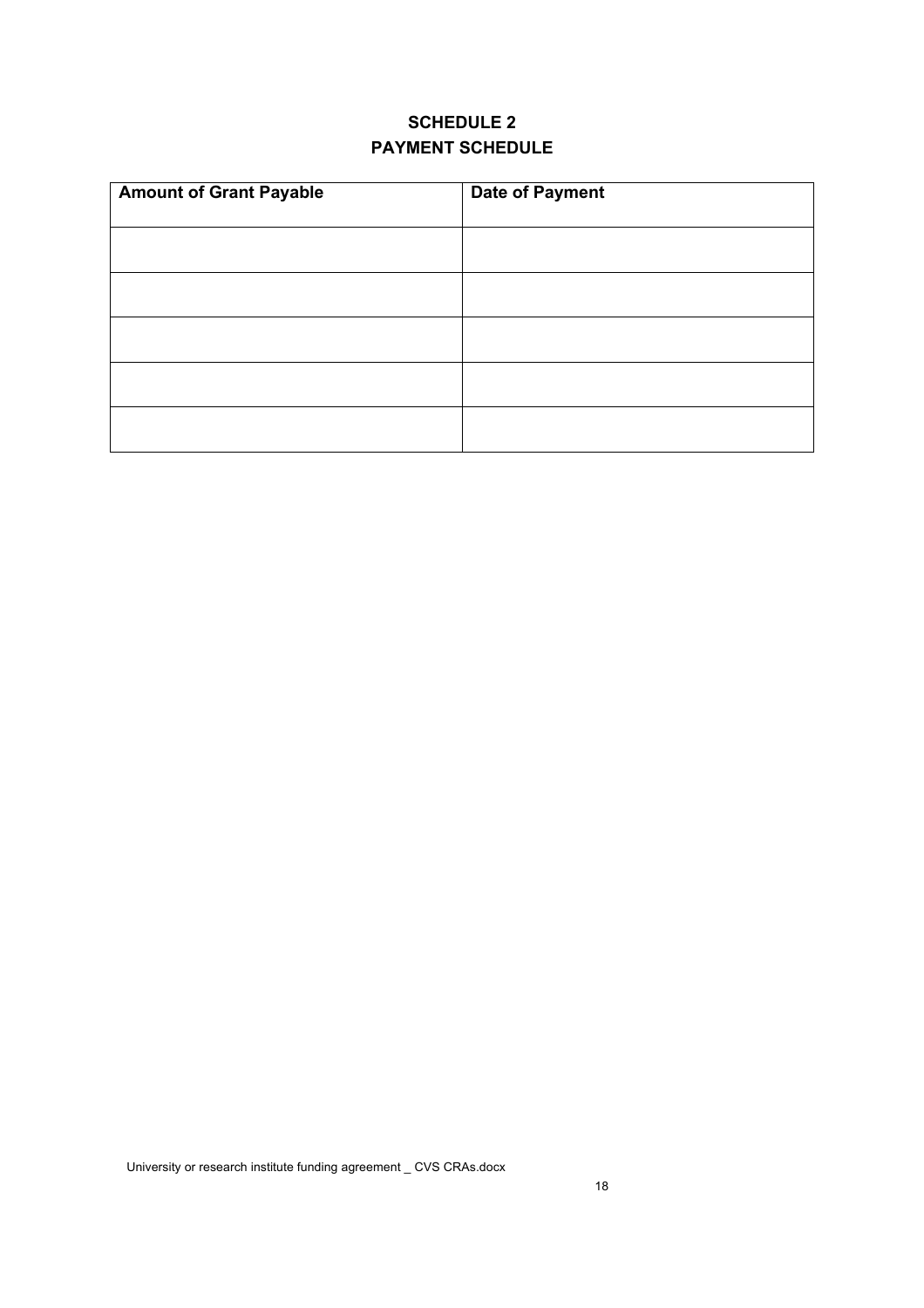# **SCHEDULE 3 BREAKDOWN OF GRANT**

| <b>Item of Expenditure</b> | <b>Budget (in UK Sterling)</b> |
|----------------------------|--------------------------------|
|                            |                                |
|                            |                                |
|                            |                                |
|                            |                                |
|                            |                                |
|                            |                                |
|                            |                                |
|                            |                                |